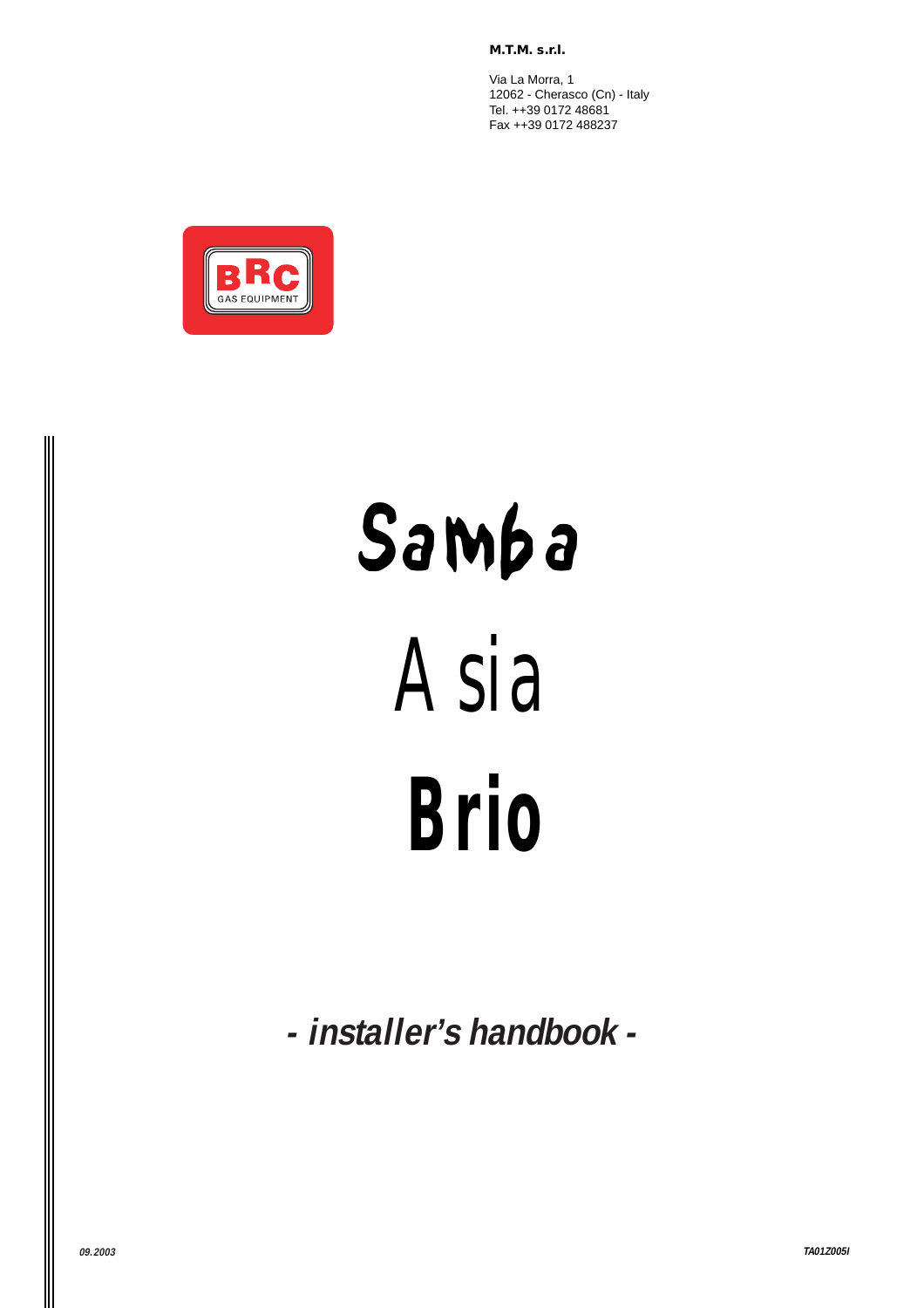# **CONTENTS**

# Samba

# **1. PRESENTATION**

# **2. ECU FUNCTIONS**

# **2.1. CHANGEOVER FUNCTIONS**

- **2.1.1. PETROL FORCED MODE**
- **2.1.2. PETROL-GAS AUTOMATIC CHANGEOVER MODE**
- **2.1.3. GAS FORCED MODE**
- **2.2. LEVEL GAUGING**
- **2.3. TROUBLESHOOTING**

# **3. ECU CALIBRATION**

- **3.1. ACCESS TO THE CALIBRATION DOMAIN**
- **3.2. CALIBRATION DOMAINS**
- **3.3. MEMORISATION OF CALIBRATION PARAMETERS**
- **3.4. CALIBRATION OF CHANGEOVER RPM THRESHOLD**

# **4. ELECTRICAL CONNECTIONS**

# *Asia*

# **1. PRESENTATION**

# **2. ECU FUNCTIONS**

- **2.1. CHANGEOVER FUNCTIONS**
	- **2.1.1. PETROL FORCED MODE**
	- **2.1.2. PETROL-GAS AUTOMATIC CHANGEOVER MODE**
- **2.1.3. GAS FORCED MODE**
- **2.2. LOW FUEL INDICATION**

# **3. CALIBRATION OF CHANGEOVER RPM THRESHOLD**

**4. ELECTRICAL CONNECTIONS**

*Brio*

# **1. PRESENTATION**

# **2. ECU FUNCTIONS**

# **2.1. CHANGEOVER FUNCTIONS**

- **2.1.1. PETROL FORCED MODE**
- **2.1.2. PETROL-GAS CHANGEOVER MODE (CUP EMPTYING)**
- **2.1.3. GAS FORCED MODE**
- **2.1.4. GAS-PETROL CHANGEOVER MODE**
- **2.2. LEVEL GAUGING**
	- **2.2.1. VERSION WITH COMPLETE INDICATION**
	- **2.2.2. VERSION WITH LOW FUEL INDICATION**

# **4. ELECTRICAL CONNECTIONS**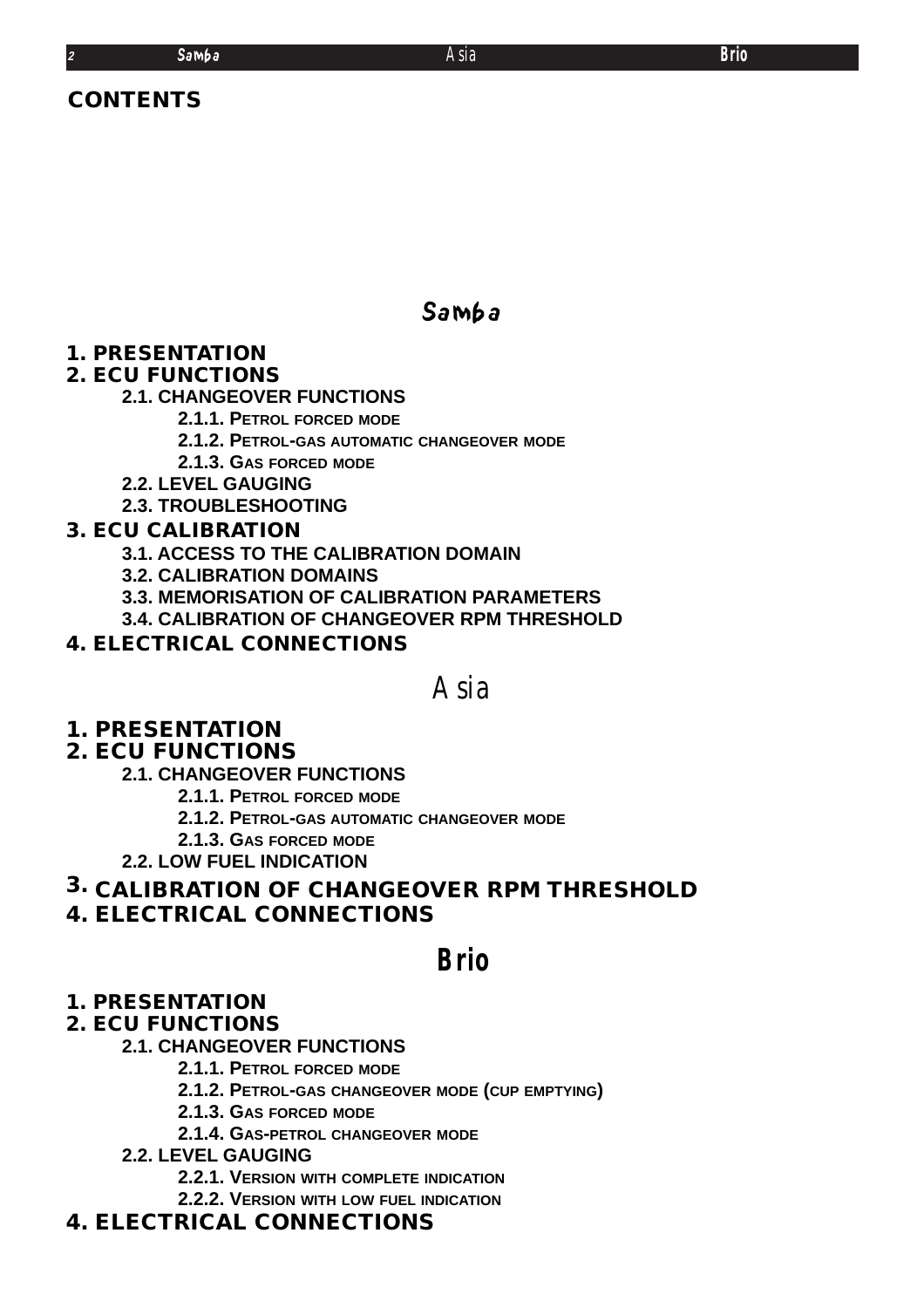#### Samba **3**



# **1. PRESENTATION**

Destined to the injection vehicles, Samba is a changeover ECU for gas systems based on a microcontroller that can be built-in on the dashboard.

### **2. ECU FUNCTIONS**

It fulfils the following functions: changeover, gas level gauging and safety indication.

#### **2.1. CHANGEOVER FUNC-TIONS**

**2.1.1. PETROL FORCED MODE**



With the switch in its **"Petrol forced"** position, the vehicle can regularly run on petrol as if there was no gas equipment fitted. The TWO-COLOUR LED turns red (orange when the rpm are beyond the changeover threshold), the gas solenoid valves are closed and the contact for the petrol injector cut is closed (petrol injectors are working).

#### **2.1.2. PETROL-GAS AUTOMATIC CHANGEOVER MODE**

With the switch in its central position **"Automatic changeover"** (**recommended position for powering the vehicle by gas**), the vehicle starts up on petrol, and changes over to gas if a given rpm threshold is exceeded and there is



a subsequent rpm drop (deceleration condition).

It is possible to calibrate the fuel overlapping time while changing over (par. 3).

With the engine running on petrol the TWO-COLOUR LED turns red (blinking in absence of rpm and fixed in presence of rpm), orange when the given changeover threshold is exceeded and fixed green after changing over to gas.

#### **2.1.3. GAS FORCED MODE**



With the switch in its **"Gas forced"** position, the engine only runs on gas. The TWO-COLOUR LED turns fixed green during the "starter" function (opening of the solenoid valves for a certain lapse of time, to enable the direct starting on gas), then blinking green waiting for the engine start-up and fixed green again with the engine started.

This is to be considered as an **emergency solution**, only to be used in the event of faulty operation of the petrol supply or of starting failure.

#### **2.2. LEVEL GAUGING**

The Samba ECU is devised for the gas level gauging function,

through the connection to the BRC level sensor of the resistive type (0- 90 ohm). Beside the changeover button and above the TWO-COLOUR LED there is a level gauge consisting of a high-brilliance three-GREEN LED bar (ECU front view: fig.1).

Three GREEN LEDs lit mean that the tank is full, while the first below GREEN LED flashing means that it is in reserve.

The level indicator is pre-calibrated but it is possible to calibrate the thresholds to adapt them to the equipment fitted (par. 3).

#### **2.3. TROUBLESHOOTING**

The Samba ECU is able to make a diagnosis of its working in real time and to trace errors or faulty operations on the GREEN LEDs of the changeover switch.

In particular, in the event of the engine being turned off accidentally, even with the key contact connected, the ECU closes the gas solenoid valves to prevent any gas leakage ("safety" function) and notifies the accidental cut-out through a shifting GREEN LED lit.

# **3. ECU CALIBRA- TION**

The Samba ECU enables to freely define parameters such as the control of the tank level and the changeover, by selecting proper calibration ranges from the switch.

The changeover rpm threshold can be adjusted from a trimmer.

#### **3.1. ACCESS TO THE CALI-BRATION DOMAIN**

To accede to the calibration domain it is necessary to follow the below process:

- changeover switch in its central position;

- switch the instrument board on;

- verify that the TWO-COLOUR LED turns blinking red;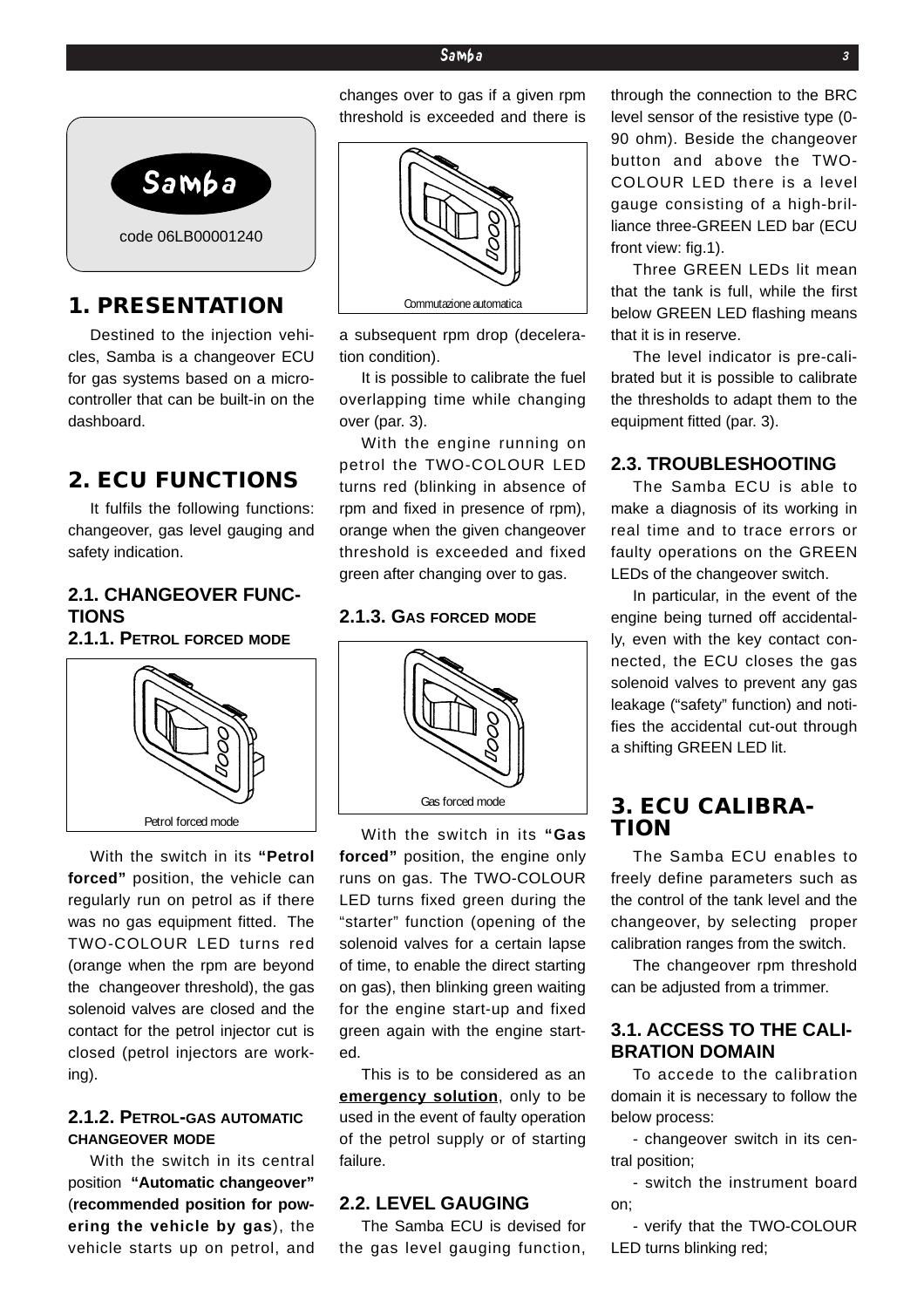- make three transitions from the petrol to the central position during six seconds (approx. one second for each shifting of the switch), with the changeover switch in its central position after the last transition;

- the third GREEN LED (ECU front view: fig.1) blinking means the access to the first calibration domain (the TWO-COLOUR LED is switched off if the minimum level calibration has never been made, whereas it is blinking green if the calibration has been made at least once);

- this way we enter the 1st calibration domain (minimum tank level).

#### **3.2. CALIBRATION DOMAINS**

The various calibration domains are in the following order.



The GREEN LEDs are blinking during calibration. The TWO-COLOUR LED has the following meanings:

- switched off: calibration domain never calibrated;

- blinking green: calibration domain parameter already calibrated;

- fixed green: while memorising data.

#### **IMPORTANT:**

- You can pass from a calibration domain to another one by changing over from the central to the gas position.

- At every passage the changeover switch should be in its central position to memorise the corresponding parameter.

#### **3.3. MEMORISATION OF CALIBRATION PARAME-TERS**

#### **1st domain: minimum tank level calibration**

With the tank empty and the switch in its petrol position (TWO-COLOUR LED is fixed green) the value has been acquired and the changeover switch can be in its central position (TWO-COLOUR LED is blinking green).

It is not possible to acquire a minimum level value higher than the maximum level value.

#### **2nd domain: maximum tank level calibration (4/4)**

With the tank full (4/4) and the changeover switch in its petrol position (TWO-COLOUR is fixed green) the value has been acquired and the changeover switch can be in its central position (TWO-COLOUR LED is blinking green).

It is not possible to acquire a maximum level value lower than the minimum level value.

#### **3rd domain: fuel overlapping time calibration**

With the changeover switch in its petrol position, the GREEN LEDs show the current overlapping time for 3 seconds, according to the following encoding:

- GREEN LEDs turned off: no overlapping

- first GREEN LED: 3/10 of second

- second GREEN LED: 6/10 of second

- third GREEN LED: 9/10 of second

After 3 seconds, the level LEDs start shifting, following the encoding indicated above in a cyclic way and the TWO-COLOUR LED turns fixed green (acquisition of a new value). When the LED showing the given overlapping time is lit, the changeover switch should be in its central position again to acquire

this value. The blinking green TWO-COLOUR LED shows the correct acquisition of the new value.

The default calibration is 6/10 of second (second GREEN LED).

#### **4th domain: parameter set-up**

This domain is used to reset the ECU default parameters.

With the switch in its petrol position, wait approx. 5 seconds: the 3 fixed GREEN LEDs mean that the default values have been reset.

#### **IMPORTANT**

After every calibration operation it is necessary to switch off and on the panel.

#### **3.4. CALIBRATION OF CHANGEOVER RPM THRESHOLD**

The Samba ECU is calibrated to have a changeover threshold of approx. 2000 rpm (with a standard ignition system).

Should this value be modified, it is convenient to turn the proper trimmer positioned behind the GREEN LEDs completely clockwise.

To set the changeover threshold it is necessary to have the switch in its petrol position (fixed red TWO-COLOUR LED), start the engine, fix the rpm for changing over and turn the trimmer very slowly anti-clockwise (always at steady rpm), until the TWO-COLOUR LED turns from red to orange.

#### **IMPORTANT**

Turning the trimmer anti-clockwise the changeover threshold is decreased, whereas turning it clockwise the changeover threshold is increased.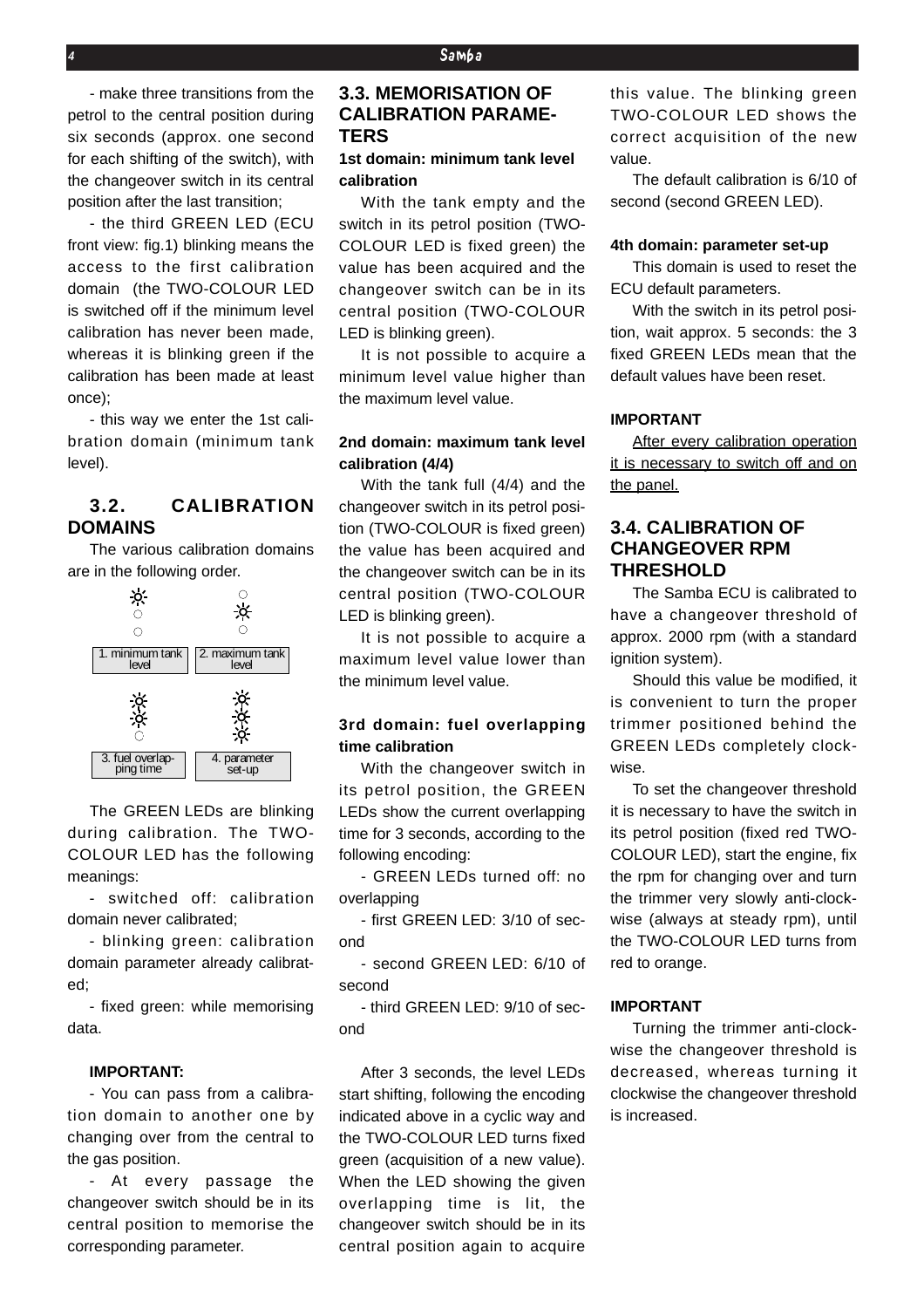# **4. ELECTRICAL CONNECTIONS**

| <b>CABLE COLOUR</b> | <b>CONNECTION</b>          |
|---------------------|----------------------------|
|                     |                            |
| <b>BROWN</b>        | POSITIVE KEY CONTACT       |
| <b>BLACK</b>        | ENGINE GROUND              |
| GRFY                | <b>IGNITION IMPULSES</b>   |
| <b>GREEN</b>        | <b>GAS SOLENOID VALVES</b> |
| ORANGE              | <b>INJECTOR SUPPLY IN</b>  |
| VIOLET              | <b>INJECTOR SUPPLY OUT</b> |
| <b>WHITE/BLACK</b>  | TANK LEVEL                 |
|                     |                            |

#### **NOTE:**

The grey wire can be indifferently connected to:

- the ignition coil negative;

- the square wave signals available between the ignition ECU and the corresponding power module (provided that they have sufficient amplitude) or direct to the revolution counter.

Do not twist the wire as an antenna on the high voltage cables.



#### **WARNING**

Never allow the petrol tank to become empty so as to avoid dry-running the pump. It is necessary to maintain a petrol quantity corresponding to 1/4 or 1/2 of the tank at all times and to renew it periodically.

M.T.M. S.r.l. declines all responsibility for any improper installation or use of this product that may cause serious injury and/or property damage.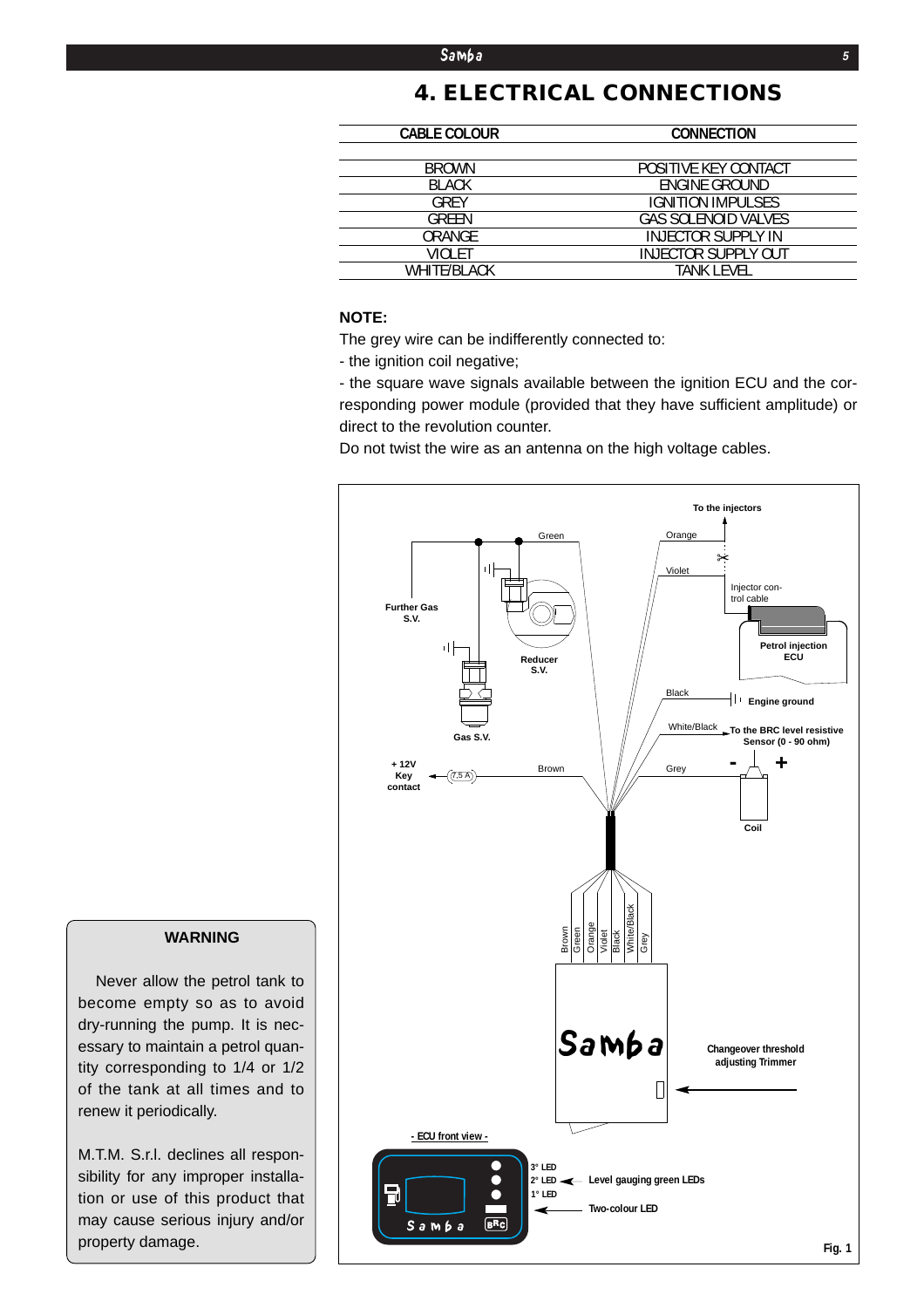#### **<sup>6</sup>** *Asia*



# **1. PRESENTATION**

Destined to the injection vehicles, Asia is a changeover ECU for gas systems that can be built-in directly on the dashboard.

# **2. ECU FUNCTIONS**

It fulfils the following functions: changeover control and gas reserve indication.

#### **2.1. CHANGEOVER FUNC-TIONS**

**2.1.1. PETROL FORCED MODE**



With the switch in its **"Petrol forced"** the gas solenoid valves are closed and the vehicle can regularly run on petrol as if there was no gas system fitted.

The TWO-COLOUR LED turns red if the rpm are below the changeover threshold, whereas it turns orange as soon as the rpm are beyond the given threshold.

#### **2.1.2. PETROL-GAS AUTOMATIC CHANGEOVER MODE**

With the switch in its central position **"Automatic changeover"** (**position recommended for powering the vehicle on gas**), the vehicle starts up on petrol and automatically switches to gas when the changeover condition is satisfied: rpm beyond the given threshold.



While the engine runs on petrol the TWO-COLOUR LED turns red, then orange when the given changeover threshold is exceeded, and fixed green (gas solenoid valves are open) after changing over to gas.

The gas solenoid valves are automatically disconnected in the event of the engine being turned off accidentally ("safety").

#### **2.1.3. GAS FORCED MODE**



With the switch in its **"Gas forced" position**, the engine only runs on gas. The TWO-COLOUR LED is red if there is only the key contact whereas it turns fixed green (opening of the gas solenoid valves) as soon as the ECU recognises a rpm signal.

The gas solenoid valves are automatically disconnected in the event of the engine being turned off accidentally ("safety").

This is to be considered as an **emergency solution**, only to be used in the event of faulty operation of the petrol supply or of starting failure.

#### **2.2. LOW FUEL INDICATION**

The Asia ECU is devised for the low fuel warning function, through the connection to the BRC reserve

sensor. Beside the changeover button and above the TWO-COLOUR LED there is actually a high-brilliance red LED that turns on in reserve conditions (ECU front view: fig.2).

#### **3. CALIBRATION OF CHANGEOVER RPM THRESHOLD**

The Asia ECU is calibrated to have a changeover threshold of approx. 2000 rpm (with a standard ignition system).

Should this value be modified, it is convenient to turn the proper trimmer positioned behind the RED LED completely clockwise.

To configure a changeover threshold it is necessary to have the switch in its petrol position (fixed red TWO-COLOUR LED), start the engine, fix the rpm for changing over and turn the trimmer anticlockwise very slowly (always at steady rpm), until the TWO-COLOUR LED turns from red to orange.

#### **NOTE**

Turning the trimmer anti-clockwise the changeover threshold is decreased, whereas turning it clockwise the changeover threshold is increased.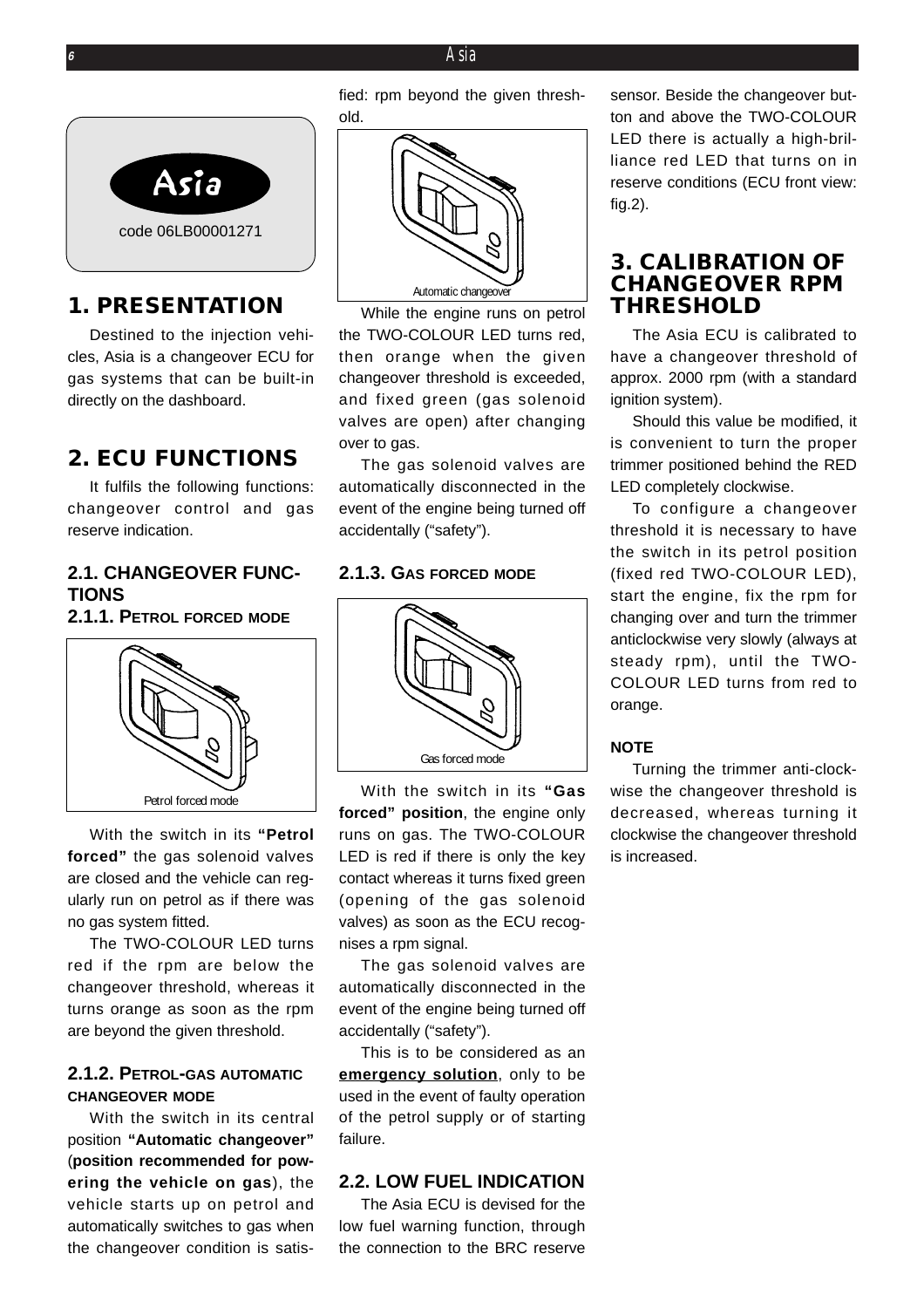#### *Asia* **<sup>7</sup>**

# **4. ELECTRICAL CONNECTIONS**

| <b>CABLE COLOUR</b> | <b>CONNECTION</b>        |
|---------------------|--------------------------|
|                     |                          |
| <b>BROWN</b>        | POSITIVE KEY CONTACT     |
| <b>BI ACK</b>       | ENGINE GROUND            |
| GRFY                | <b>IGNITION IMPULSES</b> |
| GRFFN               | GAS SOLENOID VALVES      |
| WHITF/BI ACK        | TANK I FVFI              |

#### **NOTE:**

The grey wire can be indifferently connected to:

- the ignition coil negative;

- the square wave signals available between the ignition ECU and the corresponding power module (provided that they have sufficient amplitude) or direct to the revolution counter.

Do not twist the wire as an antenna on the high voltage cables.



#### **WARNING**

Never allow the petrol tank to become empty so as to avoid dry-running the pump. It is necessary to maintain a petrol quantity corresponding to 1/4 or 1/2 of the tank at all times and to renew it periodically.

M.T.M. S.r.l. declines all responsibility for any improper installation or use of this product that may cause serious injury and/or property damage.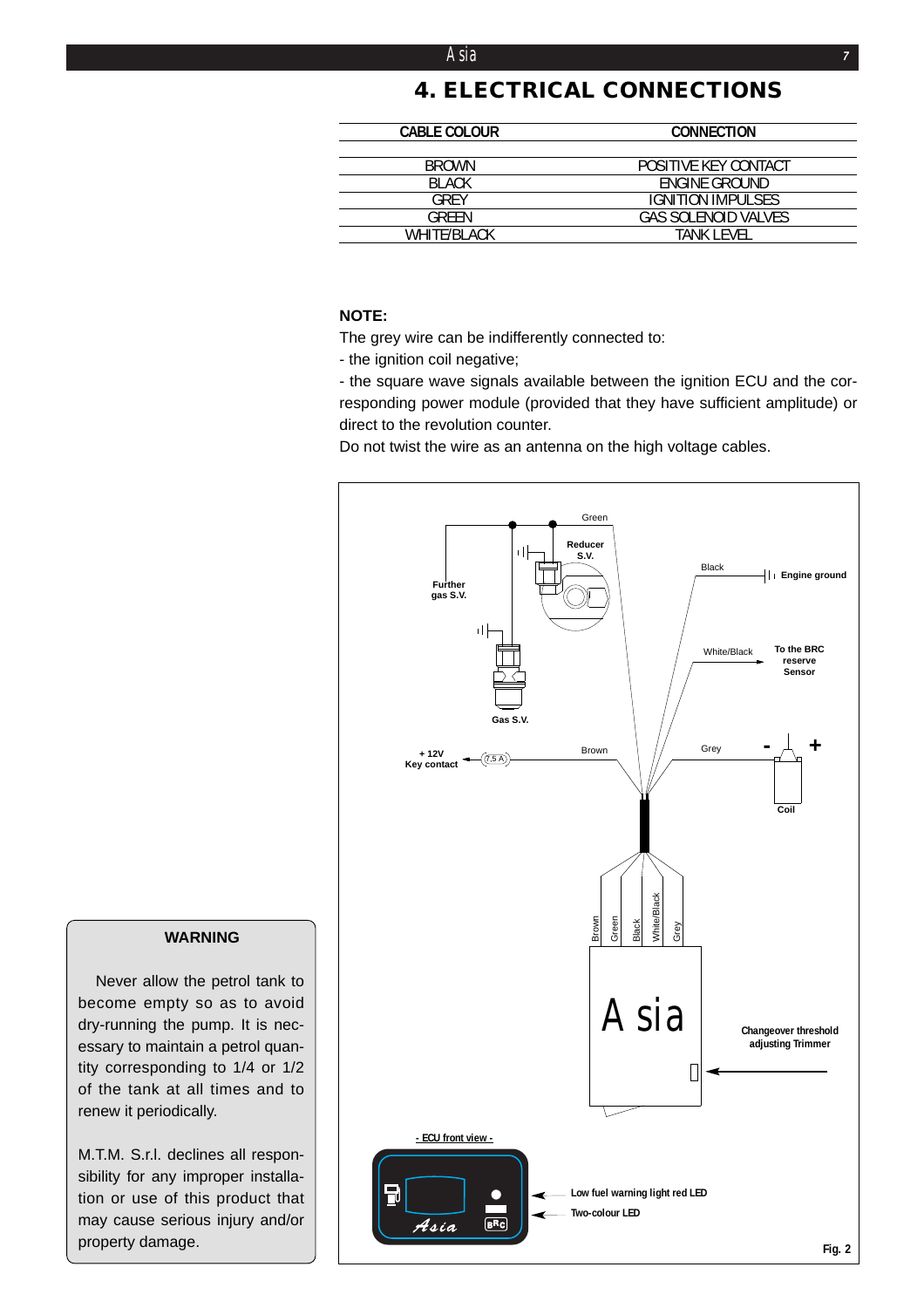#### **<sup>8</sup>** *Brio*



# **1. PRESENTATION**

Destined to the carburettor vehicles, Brio is a changeover ECU for gas systems that can be built-in directly on the dashboard.

# **2. ECU FUNCTIONS**

It fulfils the following functions: changeover and gas level indication.

There are two versions of the Brio ECU: one with the complete level indication (code 06LB00001260) and the other with low fuel indication (code 06LB00001261).

#### **2.1. CHANGEOVER FUNC-TIONS**

#### **2.1.1. PETROL FORCED MODE**



With the changeover switch in its **"Petrol forced"** position, the vehicle can regularly run on petrol as if there was no gas system fitted. The TWO-COLOUR LED turns red, the gas solenoid valves are closed and the petrol solenoid valve control is enabled (petrol entering the carburettor).

#### **2.1.2. PETROL-GAS CHANGEOVER MODE (CUP EMP-TYING)**

Brio offers the possibility to

switch from petrol to gas with no flooding because, with the switch in



its central position (TWO-COLOUR LED turned off) the petrol solenoid valve and the gas solenoid valves are closed. With the carburettor emptied, it will be sufficient to have the switch in its **"Gas forced"** position (green TWO-COLOUR LED).

**2.1.3. GAS FORCED MODE**



Activating only the key contact with the switch in its gas position, for some seconds, the gas solenoid valves will be opened and the TWO-COLOUR LED will turn green and then off (priming is over). This is aimed at automatically supplying the "starter" to favour start-up.

By starting up the engine later the gas solenoid valves will open, the TWO-COLOUR LED will turn green and the gas solenoid valves will be active until the vehicle is turned off. The gas solenoid valves are also automatically disconnected in the event of the engine being turned off accidentally ("safety").

#### **2.1.4. GAS-PETROL CHANGEOVER MODE**

Brio offers the possibility to switch from gas to petrol. With the switch in its central position (TWO-COLOUR LED is turned off) the gas solenoid valves and the petrol solenoid valve are closed.

To switch it is therefore neces-

sary to have immediately the changeover switch from its gas position to its petrol position without stopping in its central position. The vehicle will regularly run on petrol (red TWO-COLOUR LED).

# **2.2. LEVEL INDICATION 2.2.1 VERSION WITH COMPLETE INDICATION**

#### **CODE 06LB00001260**

The Brio ECU is devised for the gas level gauging function, through the connection to the BRC level sensor of the resistive type (0-90 ohm).

Beside the changeover button and above the TWO-COLOUR LED there is a level gauge consisting of a high-brilliance three-GREEN LED bar.

Three GREEN LEDs lit mean that the tank is full, while the first below GREEN LED flashing means that it is in reserve.

# **2.2.2 VERSION WITH LOW FUEL INDICATION**

**CODE 06LB00001261**

The Brio ECU is devised for the low fuel warning function, through the connection to the BRC reserve sensor. Beside the changeover button and above the TWO-COLOUR LED there is actually a high-brilliance red LED that turns on in reserve conditions.